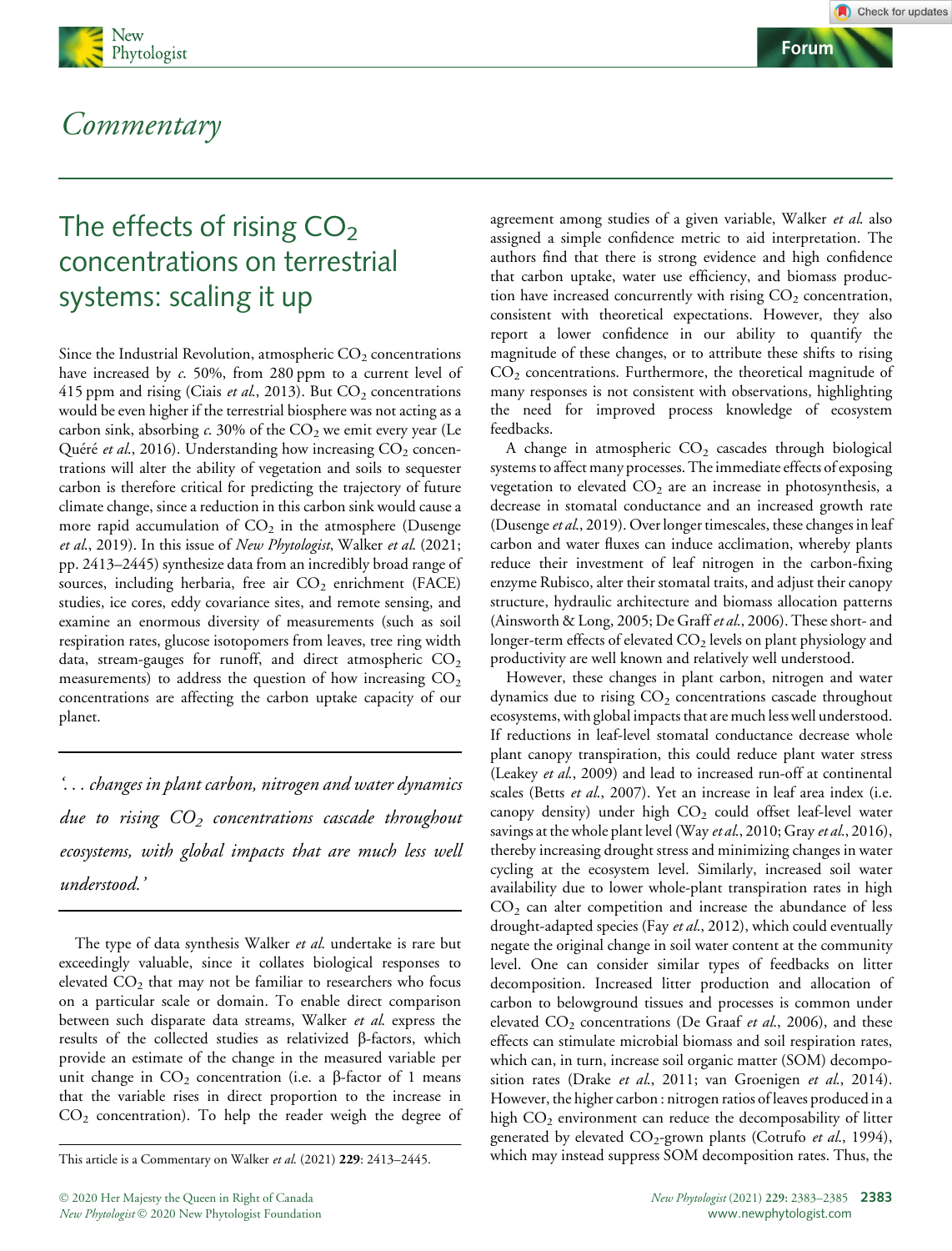net effect of rising  $CO<sub>2</sub>$  at the ecosystem level on SOM decomposition may vary considerably, depending on the relative strengths of these various effects.

Since the potential for these types of feedbacks increases as we consider systems with greater biological complexity, we may expect that as we scale up from a leaf to a whole plant to an ecosystem and, finally, to the globe, the effects of elevated  $CO<sub>2</sub>$  should become weaker and more variable (Fig. 1). Walker et al. report on how a number of different variables are affected by rising  $CO<sub>2</sub>$  concentrations, including variables related to plant carbon gain, water use efficiency and biomass production, and for some of these variables, they provide data across a broad range of biological scales. We therefore examined whether the  $\beta$ -factors in Walker *et al*. for plant carbon uptake (i.e. either leaf-level light-saturated net photosynthetic rates  $(A<sub>sat</sub>)$  or ecosystem and global estimates of gross primary productivity (GPP)) and instantaneous water use efficiency (iWUE) varied in a predictable manner across biological scales as proposed in Fig. 1. To do this, we grouped the  $A<sub>sat</sub>$  and GPP data in Table 2 of Walker et al. into either leaf, ecosystem or global scale estimates of vegetation carbon gain (as there were no whole plantlevel data) and similarly grouped the iWUE data into leaf, tree, ecosystem or global data categories. While we appreciate that there



Fig. 1 Conceptual figure of how the effects of elevated atmospheric  $CO<sub>2</sub>$ concentrations on terrestrial systems (such as carbon gain) may vary across differing biological scales. At the leaf scale, elevated  $CO<sub>2</sub>$  effects are often measured on healthy sun leaves from well watered and fertilized  $C_3$  plants and, despite acclimation, high  $CO<sub>2</sub>$  usually stimulates leaf-level carbon gain. But there may be less stimulation of whole-plant carbon gain in response to rising  $CO<sub>2</sub>$ , as well as more variation between individual plants, since shade leaves will be less responsive to increased  $CO<sub>2</sub>$  than sun leaves, and changes in hydraulic traits and biomass allocation can also impact canopy-level carbon gain. At the community and ecosystem levels, gross primary productivity (GPP) may be less positively affected by rising  $CO<sub>2</sub>$ concentrations than in individual plants because of the increasing likeliness of a range of feedbacks related to plant–plant competition, plant–soil feedbacks and variation in  $CO_2$ -sensitivity between plant functional types (such as  $C_4$ species). These feedbacks become even more likely when considering the global scale estimates of  $CO<sub>2</sub>$  sensitivity, as some ecosystems (like nutrientlimited regions (Ellsworth et al., 2017) and cold regions with lower photorespiratory costs (Hickler et al., 2008)) may show very low  $CO<sub>2</sub>$ sensitivity, implying that global GPP would likely be less sensitive to rising  $CO<sub>2</sub>$  than studies from commonly-studied individual ecosystems. Similar scaling effects are likely for other variables as the biological complexity of the system assessed increases. The thin dashed line represents the mean response of the variable to rising  $CO<sub>2</sub>$  concentrations; the green shading represents increasing biological scale and complexity.

are significant limitations to our analysis – e.g. small sample sizes, some studies are over-represented, and many other limitations, many of which are detailed by Walker et al. themselves – there are few data sets of this nature available, and the standardized  $\beta$ -factors allow one to compare data across scales in a way that the original publications do not.

With those (substantial) caveats in mind, let's look at the data. For carbon gain, we found no decrease in  $\beta$ -factor with increasing biological scale (Fig. 2). While there was considerably more variation in estimates of global responses of GPP to rising  $CO<sub>2</sub>$ than there was in the leaf and ecosystem-level GPP data (Fig. 2), this is correlated with the greater sample size in the global-scale data and is likely artifactual. By contrast, there was some indication that the impact of rising  $CO<sub>2</sub>$  concentration on iWUE may decline as the biological scale considered increases (Fig. 2), though there are far too few data at the ecosystem and global scales to make broad



Fig. 2 Variation in  $\beta$ -factors for the impact of rising atmospheric CO<sub>2</sub> concentrations on carbon gain (light-saturated net  $CO<sub>2</sub>$  assimilation rates for leaves or gross primary productivity for trees, ecosystems and global scales) and instantaneous water use efficiency (iWUE for all four scales) in terrestrial systems across different biological scales. The  $\beta$ -factor provides an estimate of the change in the measured variable per unit change in  $CO<sub>2</sub>$ concentration. Leaf, leaf-level data; Tree, tree-level data; Ecosystem, ecosystem-level data; Global, global data. Data from Table 2 in this issue of New Phytologist by Walker et al. (2021; pp. 2413–2445). Boundaries of the boxes indicate the 25<sup>th</sup> and 75<sup>th</sup> percentiles, the horizontal line in the box indicates the median, whiskers indicate the 10<sup>th</sup> and 90<sup>th</sup> percentiles and black circles show outliers.Where there is only a single data point, the point is shown with a colored circle and a horizontal line